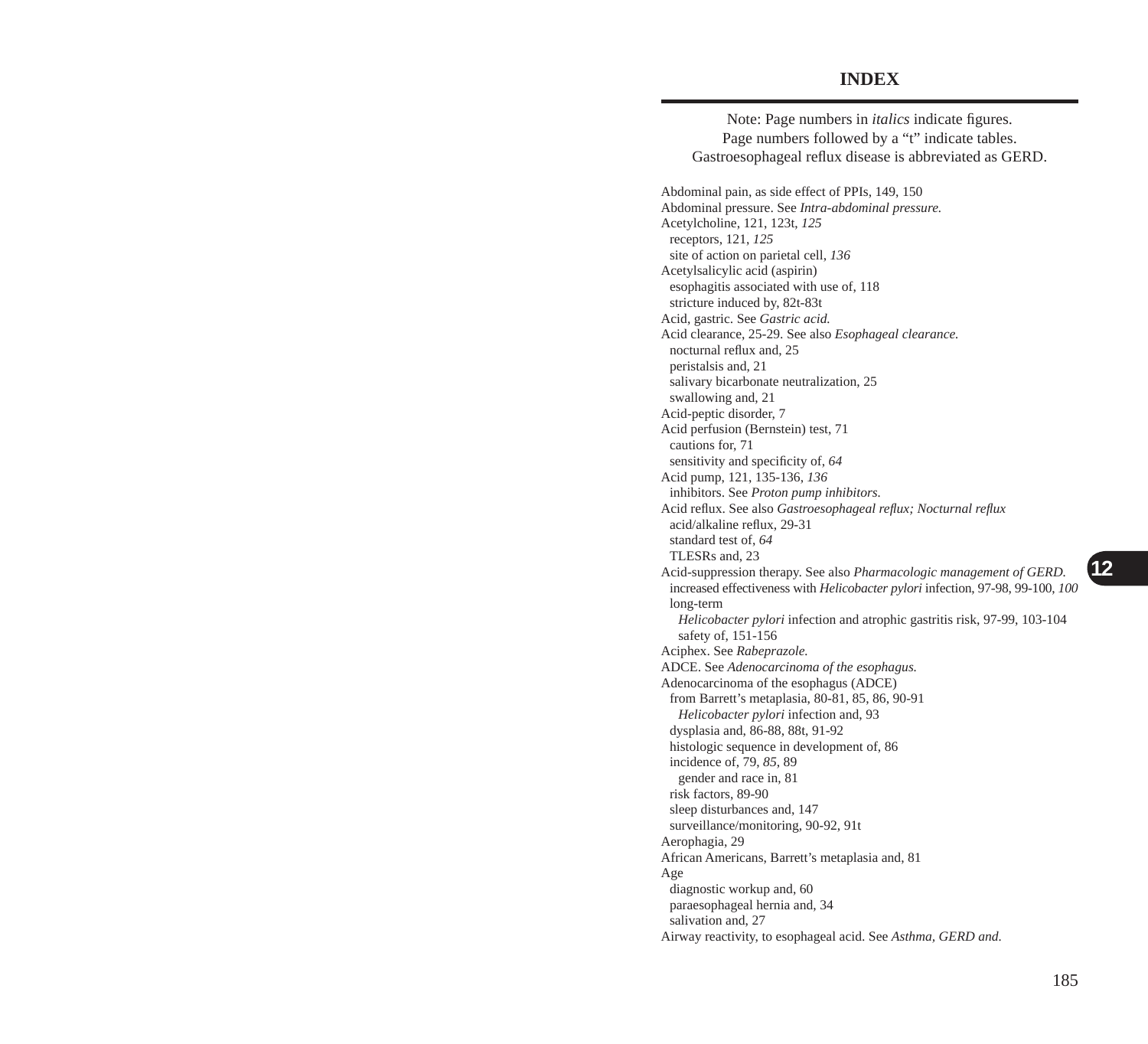Alcohol, 117. See also *Ethanol.* esophageal sensitivity to, 44 lower esophageal sphincter pressure and, 24 reflux and, 112t, 115, 117 Alginic acid, 122t, 131 Allergies, inflammation and, 53 Aluminum in antacids, 130 sucralfate, complex with, 134 Ambulatory manometric studies, 45 Ambulatory motility studies, 27 Ambulatory pH monitoring, 51, 53, 59, 60, 61-65 wireless device for, 63-65 Amino acids, intestinal, 123t, 124 Aminolevulinic acid-based photodynamic therapy, 92 Ampicillin esters, PPI effect on bioavailability of, 150 Anemia adenocarcinoma and, 85 as complication of erosive esophagitis, 77 as diagnostic factor, 60, 85 endoscopy examination in, 69 proton pump inhibitors and, 155 Angina, induced by acid perfusion (Bernstein) test, 71 Antacids, 122t, 130 action mechanisms, 124, 130 adverse effects, 130 drug interactions, 122t, 152t duration, 124, 130 effects of, 122t fracture risk associated with, 156 indications for, 130 LESP increase due to, 23 site of action, *136* vs other agents, 122t yearly dollars spent on, 7 for young patients, 60 Anticholinergics lower esophageal sphincter pressure and, 24 salivation and, 27 site of action, *136* Antipyrine (phenazone), 152t Antireflux agents. See *Pharmacologic management of GERD*. Antireflux surgery. See *Surgical management of GERD*. Antral glands, 121, 124 Ascorbic acid, stricture induced by, 82t Aspiration of acid, 23, 49, 51 idiopathic pulmonary fibrosis from, 53 pH monitoring and, 63 Aspiration pneumonia, 47t Aspirin (acetylsalicylic acid), 82t-83t, 118 Asthma, 49-50 Barrett's metaplasia and, 84 GERD and, 7, *44*, 47t, 49-50 bronchodilators and, 49 frequency of association, 49 mechanisms of association, 49-50

Asthma *(continued)* nocturnal acid breakthrough in, 147 prevalence in ProGERD study, 49 Atrophic gastritis, *Helicobacter pylori* infection and, 97-99, *102*, 103-104 Atropine, to reverse bronchospasm, 50 Axid (nizatidine), 126t, *132*, 143 Bacterial overgrowth gastric acid inhibition and, 154-155 increased pH due to, 63 Barium esophagoscopy, 69-71, *70* indications for, 71 sensitivity and specificity of, 64, 70 Barrett's dysplasia. See also *Dysplasia.* cancer concurrent with, 91-92 cancer, progression to, 86-88 grades of, 88t histologic regression of, 88-89 surveillance in, 90-91, 91t treatment of, 92-93 Barrett's epithelium, endoscopy in diagnosis of, 69 Barrett's esophagus. See also *Barrett's metaplasia.* association with GERD and esophageal cancer, 89-90 diagnosis of, 60 length of, 85, 93 LESP in, 14 as phenotypic group, 12 progression from ERD or NERD to, 13 progression to esophageal cancer, 89-90 maintained healing for prevention of, 111 risk factors for, 89-90 as risk in symptomatic treatment of GERD, 111 sleep disturbances and, 147 Barrett's metaplasia, 7, 79-93 adenocarcinoma associated with, 85, 89-90 adenocarcinoma from, 80-81 dysplasia and, 86-88, 88t histologic sequence in, 86 biopsy and, 79 cancer and, 89-90 adenocarcinoma, 80-81, 85, 89-90 *Helicobacter pylori* infection and, 93 risk of developing, 80-81 cellular changes in, 81-89, *87* diagnosis of, 84-87, *87* dysplasia and, 45, 86-88 cancer concurrent with, 91-92 endoscopy in surveillance of, 90-91, 91t, 93 endoscopy of, 81, *86* esophageal length in, 85, 93 gender and race in, 81 *Helicobacter pylori* and, 85-86, 93 histologic appearance of, 84, *87* incidence of, 80 intestinal metaplasia in, 84, 85-86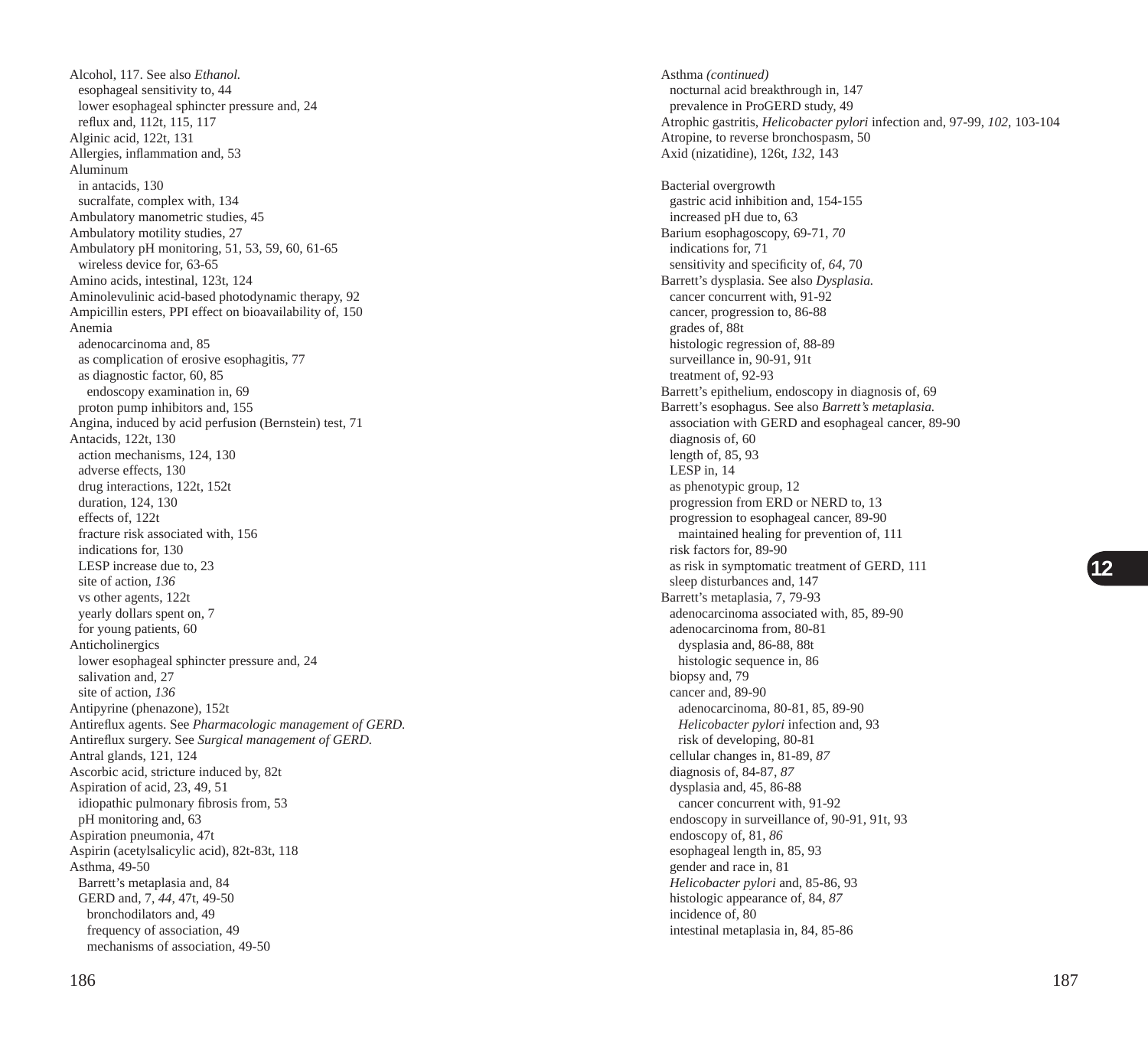Barrett's metaplasia *(continued)* nocturnal acid breakthrough in, 85, 147-148 prevalence in GERD patients, 80 progression from ERD or NERD to, 13 progression from GERD, 14, 80 association with esophageal cancer and, 89-90 chronicity in, 81 screening for, 81 surveillance for, 90-91, 91t, 93 esophagectomy as alternative to, 92 symptoms of, 81-84 treatment of ablative therapies, 92-93 histamine<sub>2</sub>-receptor antagonists, 85 proton pump inhibitors, 85, 93 regression due to, 88-89 surgical fundoplication, 93 vs inflammatory erosions, 79, 84 Bed, elevation of head of, 117, *118* Bernstein test. See *Acid perfusion (Bernstein) test.* Bicarbonate gastric, 134 sodium bicarbonate, 128t-129t, 130 Bile acids, 29-31 Barrett's metaplasia and, 81 binding with sucralfate, 134 Biopsy, 67-69 for Barrett's metaplasia, 93 for *Helicobacter pylori* infection, 106t indications for, 69 mucosal, sensitivity and specificity of,  $64$ Bipolar coagulation ablation, 92 Bismuth-containing compound, 106t, 107t Bleeding as complication of erosive esophagitis, 77 endoscopy in diagnosis of, 69 Bloating, after fundoplication surgery, 173, 174 Blood supply, esophageal, 32, *32* BMI, high esophageal adenocarcinoma risk and, 90 as indication for surgery, 170t risk of GERD symptoms and, 113 Body position. See *Posture.* Bravo pH Probe, 63-65 Breast-feeding, proton pump inhibitors contraindicated during, 151 Bronchestasis, 47t Bronchitis, chronic, 7, 47t Bronchodilators, sphincter relaxation by, 49 Bronchospasm, reflux-induced, 50

Caffeine, drug interaction profile, 152t Calcium absorption, PPIs and, 156 Calcium carbonate, 130 *Campylobacter* infection, 155

Cancer. See also *Adenocarcinoma of the esophagus.* Barrett's metaplasia and, 80-81, 89-90 concurrent with dysplasia, 91-92 from dysplasia, 86-88, 92 endoscopy and biopsy in surveillance for, 90-92, 91t laryngeal, 47t in rats, proton pump inhibitor trials and, 151-154 Carbamazepine, drug interaction profile, 152t Carbohydrates, low-carbohydrate diet, 115, *116* Cardiac disorder Bernstein test cautions for, 71 concomitant with GERD, 60 Central nervous system, H<sub>2</sub>-RA effects on, 134 Cephalic phase of acid secretion, 123t, 124 Chest pain, 48-49 association with GERD, *44* noncardiac (NCCP), 48-49 Chief cells, 121 Chocolate, LESP reduction by, 24, 114 Cholinergic reflexes, 124, 125 Cigarette smoking. See *Smoking.* Cimetidine (Tagamet), 131-134. See also *Histamine*<sub>2</sub>-receptor antagonists. adverse effects, 134 chemical structure, *132* dosage, 126t, 133-134 high-dose, 133-134 drug interactions, 133 efficacy, 133-134 compared with other agents, 135 indications for, 126t Cinacalcet, drug interaction profile, 152t Circadian cycle, pH monitoring over, 66 Circadian rhythm, of basal acid secretion, 124 Clearance. See *Esophageal clearance.* Clinical Outcomes Research Initiative (CORI), data on GERD and esophagitis, 11-12 Clinical presentations of GERD, 11-12, 13-14 *Clostridium diffi cile*-associated disease, 154-155 Coagulation ablation, for dysplasia, 92 Coffee, 24, 115 Collagen denaturation (Stretta procedure), 171t, 176, 177 Collis gastroplasty, 171, 171t Columnar epithelium. See *Epithelium.* Community-acquired pneumonia, 154-155 Complications of GERD, 77-96. See also *specifi c complication, eg, esophagitis.* barium esophagoscopy in diagnosis of, 71 endoscopy in diagnosis of, 69 erosive/ulcerative esophagitis, 77, *78* esophageal strictures, 77-79, *79* gastric hypersecretion, 31, 172 LES defects and, 30, *30* pyloric sphincter defect and, 29-30, *30* sleep disturbances as cause of, 147 Constipation as side effect of antacids, 130 as side effect of PPIs, 150 as side effect of sucralfate, 134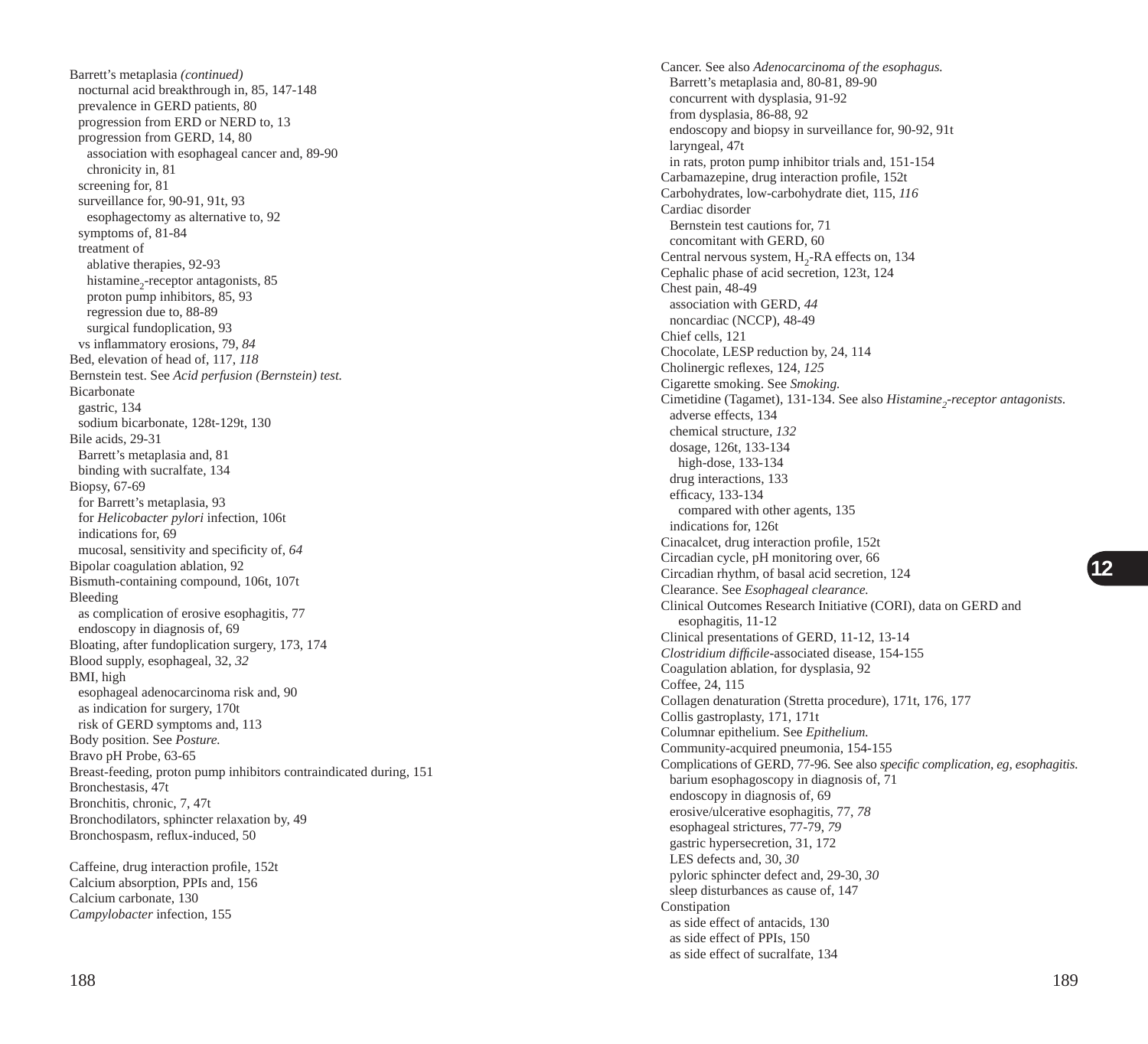Continuum model of GERD, 12 Coronary disease, cautions for acid perfusion (Bernstein) test, 71 Cost, of heartburn remedies, 7 Cough, 47t, 50-53 chronic, 50-53 GERD-induced, 7 pH monitoring in, 63 in ProGERD study, 48 Crural diaphragm anatomy of, 20, *21* hiatal hernia and, 35 sphincteric functions and, 24 Cyclosporin, drug interaction profile, 152t Cytochrome P-450 enzyme system, in proton pump inhibitor metabolism, 150

## Death

 from GERD, 14 from idiopathic pulmonary fibrosis, 53 DeMeester score, 170t Dental infection, 62 Diagnosis of GERD, 59-75 acid perfusion (Bernstein) test, 71 barium esophagoscopy, 69-71, *70* biopsy, 67-69 diagnostic tests, 60-61 sensitivity and specificity of, 64 endoscopy with biopsy, 67-69 esophageal body manometry, 65-66 combined with pH monitoring, 66-67, *68-69* LES manometry, 65, *66* motility monitoring, 60 pH monitoring, prolonged, 61-65, 62t, *64* radionuclide studies, 62 therapeutic trials in, 59-60 in young patients, 60 Diaphragm crural, anatomy of, 20, *21* hiatal hernia and, 34-35 role in LESP and reflux prevention, 27-29, 34 sliding hernia and, 34 Diarrhea as side effect of antacids, 130 as side effect of fundoplication, 174 as side effect of H<sub>2</sub>-RAs, 134 as side effect of PPIs, 149, 150 Diazepam, proton pump inhibitor interaction with, 152t Diclofenac, proton pump inhibitor interaction with, 152t Dietary restriction/modification, 112t, 113-115 Digestion of nutrients, gastric acid inhibition and, 155 Digoxin, proton pump inhibitor interaction with, 152t Diverticula, esophageal, barium esophagoscopy in diagnosis of, 71 Dizziness, as side effect of PPIs, 150 Doxycycline hyclate, stricture induced by, 82t-83t Drugs associated with GERD symptoms, 112t, 117-118 bioavailability of, 133, 150-151

Drugs *(continued)* drug-induced esophageal strictures, 77-78, *80*, 82t-83t interactions, 122t cimetidine, 133 PPIs, 150-151, 152t-153t proper ingestion technique for, 117 Dry mouth, as side effect of PPIs, 150 Duodenal juice, combined with gastric acid, 30-31 Duodenal reflux, 29-31 Dyspepsia, in Barrett's metaplasia, 84 Dysphagia, 45 adenocarcinoma and, 85, 86-88, 88t, 89 after fundoplication surgery, 174-176 diagnosis of, *46*, 60 endoscopy in, 69 nonobstructive, 45 strictures and, 45, 79 as symptom of GERD, 45 Dysplasia, 86-89 cancer concurrent with, 91-92 cancer, progression to, 86-88, 92 definition of, 86 grades of, 88t regression of, 88-89 surveillance in, 90-92, 91t treatment of endoscopic ablation therapies, 92-93 esophagectomy in, 92 proton pump inhibitors, 93 ECL cell hyperplasia, 151-154 EE. See *Erosive esophagitis.* Elevation of head of the bed, 112t, 117, *118* ELGP method (EndoCinch), 171t, 176 EndoCinch (Bard), 171t, 176, 177 Endocrine receptors, 121 Endoscopic therapies, 171t, 176-177 ablation therapies for dysplasia, 92-93 bulking injection methods Enteryx Procedure, 176-177 Gatekeeper Reflux Repair System, 176-177 plicating gastric fold methods EndoCinch, 171t, 176, 177 Endoscopic Suturing Device, 176 Full-Thickness Plicator, 171t, 176 radiofrequency energy collagen denaturation (Stretta procedure), 171t, 176, 177 Endoscopy, 67-69. See also *Endoscopic therapies.* in Barrett's metaplasia, 90-91, 91t ablative therapies, 92-93 esophagitis severity determination with, 67 for *Helicobacter pylori* infection, 106t indications for, 67-69 sensitivity and specificity of, 64 Enteric infections, 154-155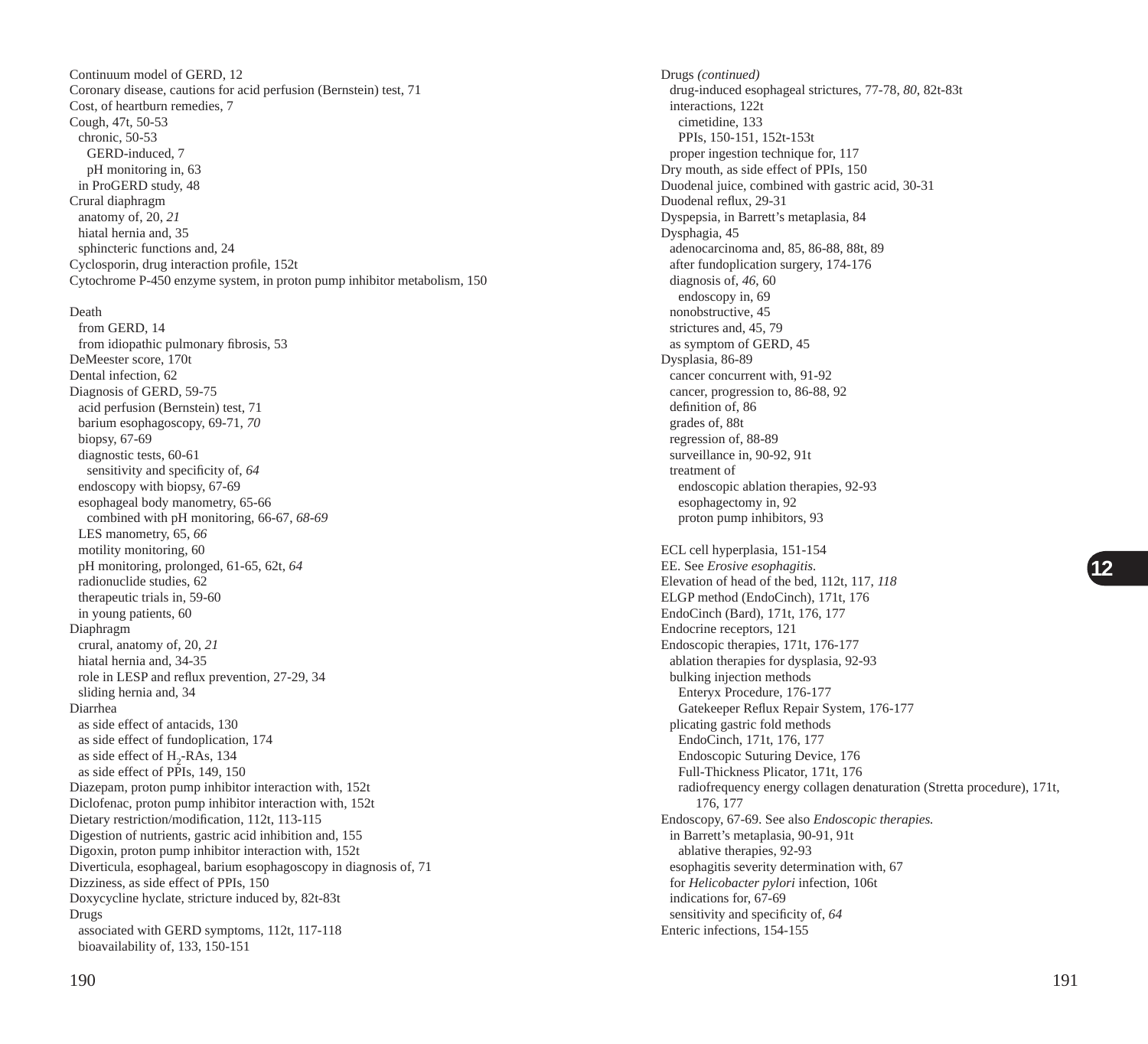Enterooxyntin, 123t Enteryx Procedure (Boston Scientific), 176-177 Epidermal growth factor, 134 Epithelium of esophagus in Barrett's metaplasia, 81-85, 86-87, 92 as defense to reflux, 31-32, 32 effects of reflux on, 31-32, 33 stem cells in, 81, 151 of stomach, gastric acid secretion and, 121-124, *125* ERD (erosive reflux disease). See also *NERD* (nonerosive reflux disease) atypical symptoms in patients with, 47-49 LESP in, 14 progression/regression of, 12, 13 Erosion of gastroesophageal junction, *84* Erosive esophagitis (EE), 77. See also *Esophagitis.* association with GERD, *44* drugs for, 126t-129t endoscopic appearance of, *78* as phenotypic group, 12 PPI therapy for, 137-138, *138*, 156-159 symptom relapse rates, 169 sleep disturbances and, 147 strictures associated with, 77-79, *79* Erosive reflux disease. See *ERD* (erosive reflux disease). Esomeprazole (Nexium), 138, 156-157 bioavailability, 150-151 chemical structure, *139* comparison with other PPIs, 142, 143, 144-145 dosage, 127t, 156-157 drug and food interactions, 150-151, 152t-153t efficacy, 142, 143 maintenance therapy, 144-145 for nocturnal acid breakthrough, 148 formulations, 138, 156-157 indications for, 127t, 156-157 ProGERD study, 13 side effects, 150 Esophageal body, manometry of, 65-67, *68-69* Esophageal clearance, 25-29 delayed, 26 gravity and, 27 head elevation and, 112t, 117, *118* hiatal hernia and, 28-29 impaired, 26-29 intra-abdominal anchorage and, 27-29 motor events (defective) during, 26-27 nocturnal, 25 peristalsis and, 21, 23, 26, 27 posture and, 26, 112 salivation and, 27 Esophageal damage, cause of, 7 Esophageal hypersensitivity, 25 Esophageal motility ambulatory monitoring of, 60 with pH monitoring, 60

Esophageal motility *(continued) Helicobacter pylori* infection and, 98 surgical considerations, 175 Esophageal motor events during reflux, 21, 22 Esophageal mucosa, *32* biopsy of, *64* tissue barrier integrity, 31-32, *32* Esophageal pathology, incidence of, 7 Esophageal pH, prolonged monitoring of, 61-65. See also *pH.* Esophageal sensitivity, 44 Esophageal sphincter, lower. See *Lower esophageal sphincter (LES).* Esophageal strictures. See *Strictures, esophageal.* Esophageal tissue barrier, 20, 31-32, *32* Esophagectomy, 92 Esophagitis aspirin and, 118 Barrett's metaplasia and, 80 endoscopy of, 67-69, *78* erosive, 12, 77 bleeding as complication of, 77 drugs for, 126t-129t endoscopic appearance of, *78* as phenotypic group, 12 progression to Barrett's metaplasia, 80 sleep disturbances and, 147 strictures associated with, 77-79, *79* healing, as therapeutic goal, 111 *Helicobacter pylori* infection as protection against, 97-98 incidence of, 7, 67 LES mechanical failure/defects and, 24, 33-34 nocturnal reflux and, 25 prevalence of, 12 proton pump inhibitors for, 137-138 smoking and, 115-116 treatment of, 126t-129t, 137-138, *138*, 156-159 symptomatic treatment, risks involved, 111 ulcerative, LESP in, 14 Esophagoscopy, barium. See *Barium esophagoscopy.* Esophagus Barrett's. See *Barrett's metaplasia.* blood supply of, 32, *32* manometry of, 65-67, *68-69* motor activity, defective, 26-27 motor events during acid reflux, 21, 22 Esophagus See *Esophageal entries.* Ethanol. See also *Alcohol.* lower esophageal sphincter pressure and, 24 proton pump inhibitor interaction profile, 152t Exercise, 115 Famotidine (Pepcid), 131-134. See also *Histamine*<sub>2</sub>-receptor antagonists. chemical structure, *132* dosage, 126t

Maximum Strength Pepcid AC, 131

indications for, 126t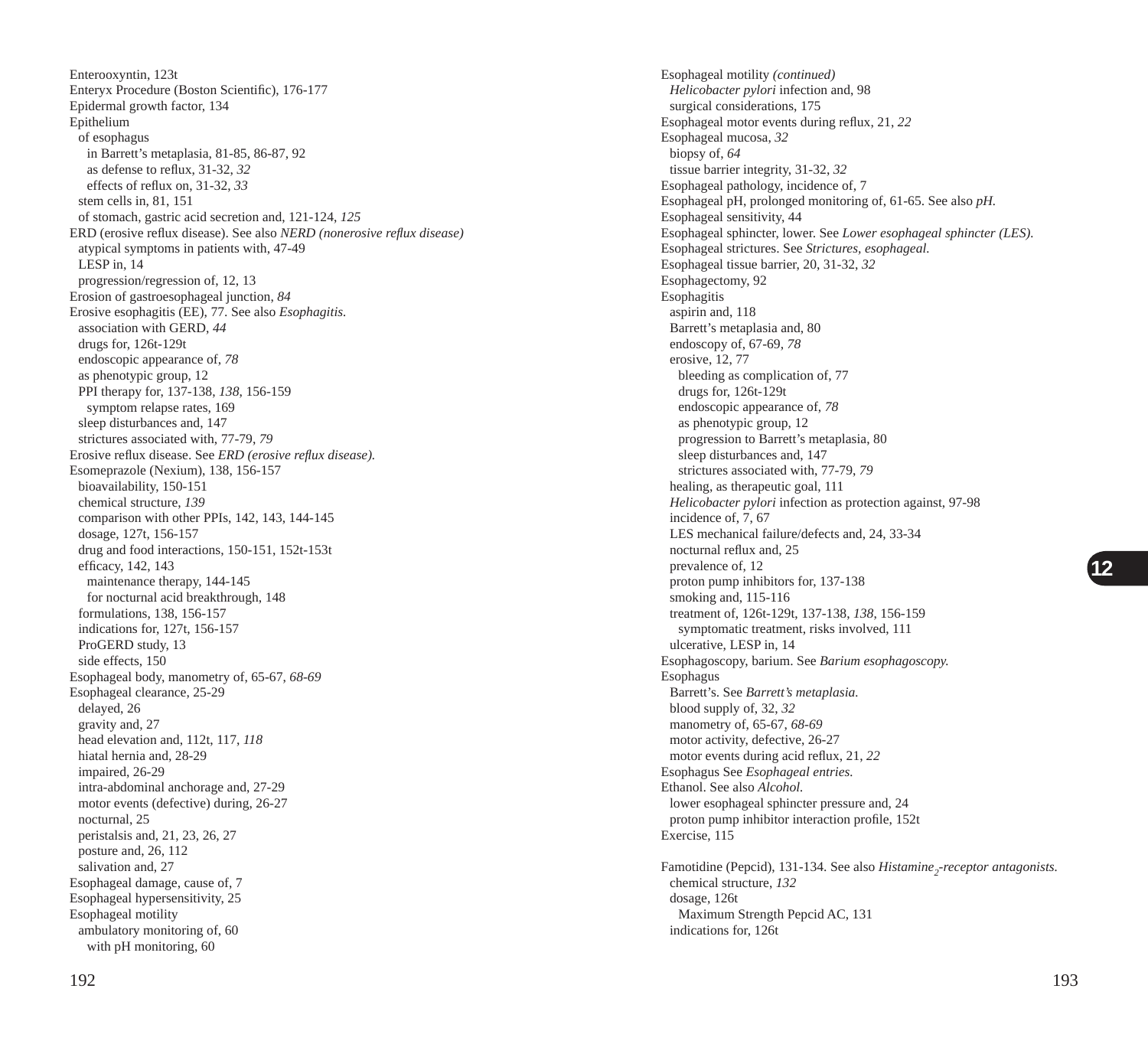Fat, body. See *BMI; Obesity* Fat, dietary esophageal acid exposure and, 114 high-fat vs low-fat diet, 114 LESP reduction by, 24, 114 Fiber, dietary, 115 Fibrosis idiopathic pulmonary, 53 strictures and, 77 FINBAR study, 90 Flatulence, as side effect of PPIs, 149, 150 Food intake before bedtime, 113 foods to avoid, 24, 114 lower esophageal sphincter pressure and, 24, 114 meal size, 113-114 restriction of, 113-115 supine position after, 112-113 Fracture risk, 155-156 Full-Thickness Plicator (NDO Surgical), 171t, 176 Fundoplication, 171t, 172-176 adverse events, postsurgical, 173-175 for Barrett's metaplasia, 93 failure of, 175-176 long-term outcomes, 173-175 for NERD patients, 172-173 for paraesophageal hernia, 34-35 types of laparoscopic vs open, 171, 171t, 172, 173-175 Nissen 360-degree, 170-171, 171t, 172, 173-175, 176 Toupet 270-degree, 170-171, 171t, 174, 175 G cells, 121, 123t, *125* Gastric acid acid pump, inhibitors of. See *Proton pump inhibitors.* enteric infection and, 154-155 excess, 7 hypersecretion of, 31, 172 inhibitors of. See *Pharmacologic management of GERD.* long-term suppression, safety of, 151-156 nocturnal secretion of, 124 perfusion of, 26 pH of. See also *Pharyngoesophageal pH.* regurgitation of, 43-44, 59 secretion of, 121-124, *125*, 135 acid pump and, 121, 135-136, *136* basal, 124 phases of, 121-124, 123t potential stimulation by antacids, 130 Gastric acid suppression therapy. See *Acid-suppression therapy.* Gastric cardia, metaplasia of, 85-86 *Helicobacter pylori* infection and, 85-86 Gastric distention, 29, 114 causes of, 29 parietal cell activation by, 124, *125*

Gastric folds, surgical procedures, 171t, 176-177 Gastric hypersecretion, 31, 172 Gastric hypochlorhydria, 62, 156 Gastric phase of acid secretion, 123t, 124, *125* Gastric sling, 20, *21*, 24 Gastric volume, 29 dietary restriction in reduction of, 113-114 TLESRs and, 29 Gastrin, 121, 123t, *125* antacids and, 130 *Helicobacter pylori* infection and, 101, *102* receptors, 121, *125* site of action on parietal cell, *136* Gastritis*Helicobacter pylori* infection and, 103-104 increased risk of with long-term acid suppression and *H pylori* infection, 97-99, *102* Gastroduodenal reflux, 29-31 Gastroesophageal junction (GEJ) anatomy of, 20-21, *21* erosion of, *84* incompetence of, two sphincter hypothesis, 34 surgical procedures and, 171, 172t Gastroesophageal reflux definition of, 7 motor events during, 21, *22* normal occurrence of, 19 progression to GERD. See *Pathophysiology of GERD.* Gastroesophageal reflux disease (GERD) overview, 7-9 pathophysiology. See *Pathophysiology of GERD.* phenotypic model of, 12-13 pyramid of associated diseases, *44* spectrum-continuum model of, 12 Gastroesophageal scintiscanning, *64* Gastroplasty, Collis, 171t Gatekeeper Reflux Repair System (Medtronic), 176-177 Gender adenocarcinoma and, 81 Barrett's metaplasia and, 81 NERD vs EE characteristics and, 12 Glibenclamide, proton pump inhibitor interaction profile, 152t Globus, 47t, 50, 51 Goblet cells, 84 Gravity, esophageal clearance and, 27 Gynecomastia, 134 H+/K+-ATPase acid pump, 121, 135-136, *136* inhibition, mechanisms of, 135-136 inhibitors of, 127t-129t, 135-159. See also *Proton pump inhibitors.*

Gastric distention *(continued)*

 TLESRs in response to, 23 Gastric emptying, 133 delayed/slow, 19, 29

reflux and, 29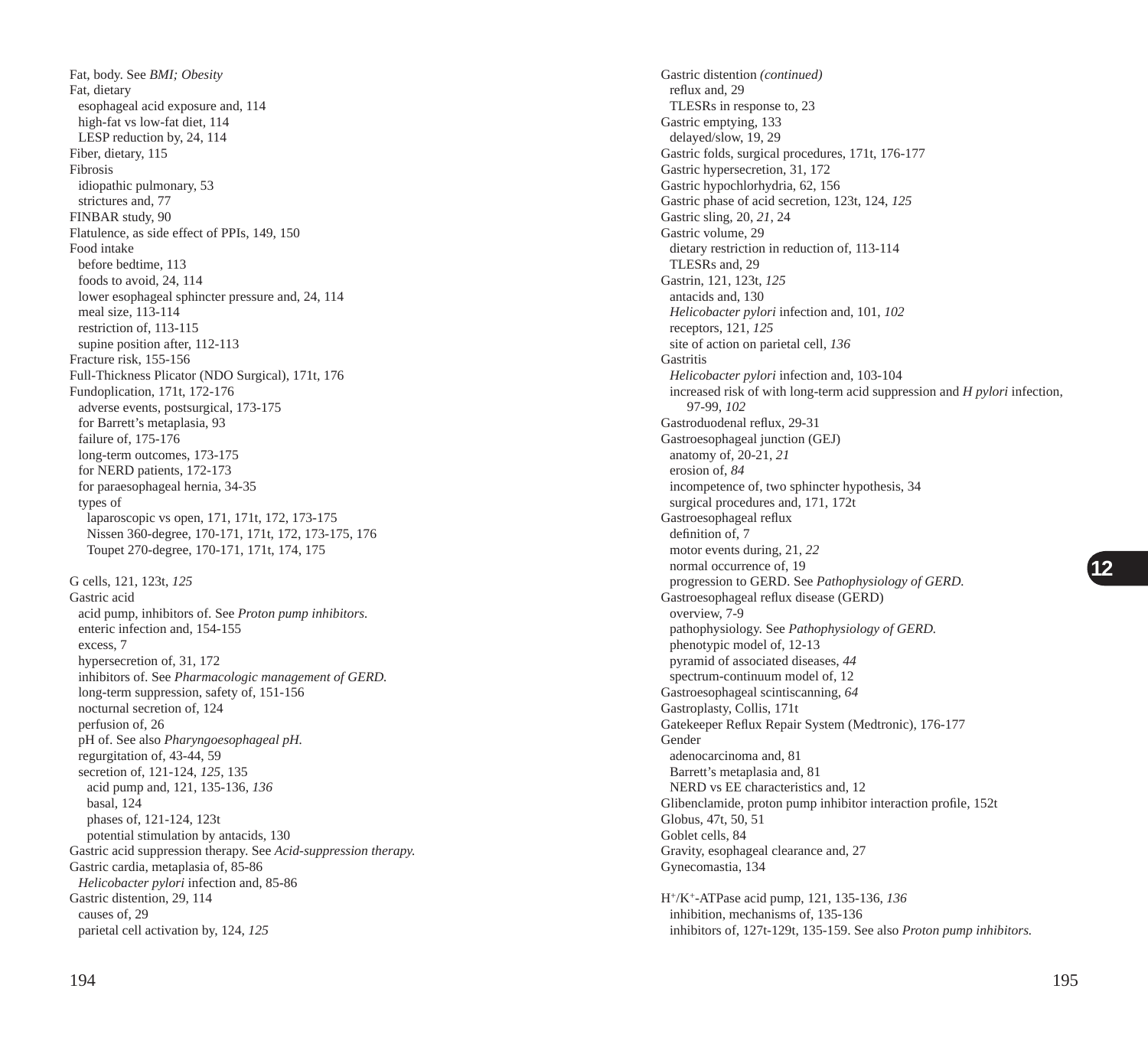H2-blockers, yearly dollars spent on, 7 H<sub>2</sub>-RAs. See *Histamine*<sub>2</sub>-receptor antagonists. Headacheas side effect of H<sub>2</sub>-RAs, 134 as side effect of PPIs, 149 Heartburn, 43 antacids for, 130 drugs for, 126t-129t, 130 foods triggering, 24, 114 incidence of, 7, 43 meal size and, 113-114 posture and, 43 in pregnancy, 43 proton pump inhibitors for, 137 timing of, 43 *Helicobacter pylori* infection, 97-109 atrophic corpus gastritis and, 97, 103-104 Barrett's metaplasia and, 85-86, 93 diagnostic tests for, 104-105, 106t-107t effects of, explanation and flow chart, 101,  $102$  gastritis and, 154 GERD and, 97-101, *102* acid-suppression therapy and, 97-98, 99-101, *100* geographical differences in, 98-99 prevalence of *H pylori* infection in, 98 protective role of *H pylori* in, 97-98, 99 intestinal metaplasia and, 85-86 prevalence of, 98-99 proton pump inhibitor enhancement by, 97-98, 99-100, *100* screening for, 104-105, 106t-107t treatment recommendations for, 101, 104 Hiatal hernia, 7, 32-35, *35* association with GERD, 33 barium esophagoscopy in diagnosis of, 71 as caused by gastroesophageal reflux, 35 esophageal clearance and, 28-29 incidence of, 32 lower esophageal sphincter pressure and, 33-34, *35* paraesophageal, 34-35 presence in NERD vs EE, 12 reduced esophageal clearance and, 28-29 sliding, 33, 34 surgical procedures for, 34-35, 172t, 177 types of, 32-33 Hip fracture risk, 155-156 Histamine/histamine receptors, 121, *125*, 131-132, 135 Histamine<sub>2</sub>-receptor antagonists (H<sub>2</sub>-RAs), 112t, 131-134. See also *specific agents.* action mechanisms, 124, 131-133 adverse effects, 134 for Barrett's metaplasia, 85 as bedtime add-on to other medication, 53, 147, 148 bioavailability, 133 chemical structures, *132*

Histamine<sub>2</sub>-receptor antagonists (H<sub>2</sub>-RAs) *(continued)*  dosage, 126t, 133-134 high-dose, 133-134 OTC vs prescription strength, 131 effects of, compared with other agents, 122t efficacy compared with other agents, 122t, 133, 137, 144 comparison of  $H_2$ -RA agents, 133 fracture risk, negative, 156 generic formulations, 131 indications for, 126t for nocturnal reflux, 132, 147 for patients with atypical symptoms, 53 site of action, *136* specific agents, 126t, 131 strength of, 131, 133-134 yearly dollars spent on, 7 Hoarseness, 47t, 50, 51 pH monitoring in, 63 Hormones gastric, *Helicobacter pylori* infection and, 101, *102* LESP increase due to, 23 Hot liquid sensitivity, 44 Hydrochloric acid, secretion in stomach, 121-124, *125*, 135 Hypercalcemia, antacids and, 130 Hyperchlorhydria, 151 Hypergastrinemia, 151-154 Hypersecretion of gastric acid, 31, 172 Hypersensitivity, esophageal, 25 Hypochlorhydria, 62, 156 Idiopathic pulmonary fibrosis (IPF), 53 Immunoglobulin G, serology for, 106t Impaction of food, 77 Impedance monitoring, multichannel, 66-67, *68-69* Impotence, 134 Infection dental, 62 enteric, 154-155 Inflammation Barrett's metaplasia from, 81 Barrett's metaplasia vs, 79, *84* chronic, nocturnal reflux and, 52-53 Intestinal metaplasia, 84, 85-86 Intestinal phase of acid secretion, 123t, 124 Intra-abdominal anchorage, loss of, 27-29 Intra-abdominal pressure, 29 esophageal clearance and, 29 hiatal hernia and, 34 IPF (idiopathic pulmonary fibrosis), 53

Ketoconazole, PPI effect on bioavailability of, 150

Iron salts, PPI effect on bioavailability of, 150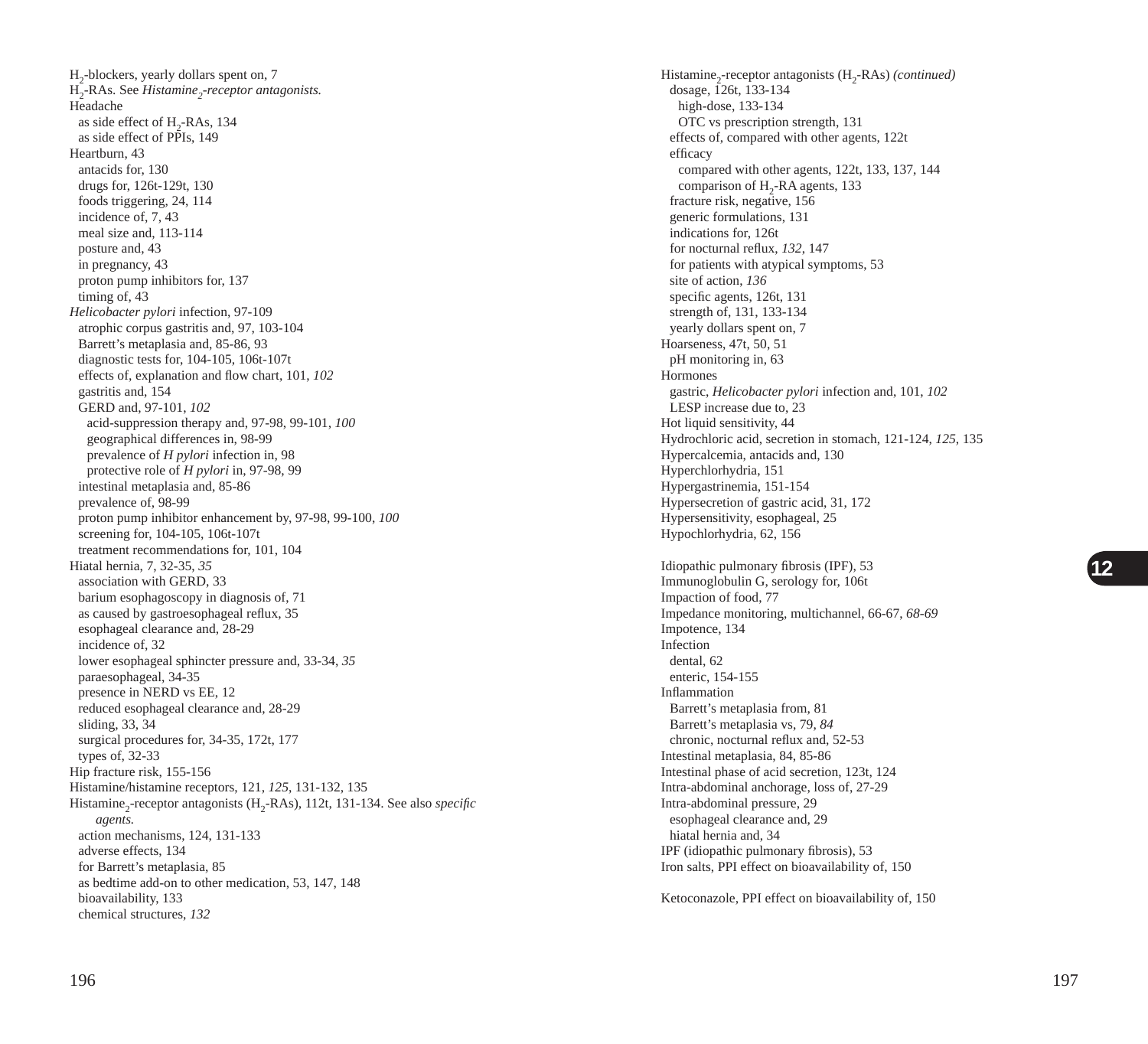Lactation, proton pump inhibitor use during, 151 Lansoprazole (Prevacid), 138, 157 bioavailability, 150-151 chemical structure, *139* dosage, 127t, 157 drug and food interactions, 150-151, 152t-153t efficacy, 140-141 for nocturnal acid breakthrough, 148 formulations, 138, 157 *Helicobacter pylori* infection and, 103 indications for, 127t, 157 long-term safety, 151-154 in pregnancy, 151 side effects, 149 symptom relief with, 140-141 Laparoscopic fundoplication, 171t, 172-176. See also *Fundoplication.* Laryngeal cancer, 47t. See also *Cancer.* Laryngeal epithelium, gastric juice contact with, 52-53 Laryngeal lesions, 51 pharyngoesophageal pH monitoring in, *52* Laryngitis/laryngeal symptoms, GERD and, 7, 47t, 50-53 reflux laryngitis (LPR), 51 Laser therapy, for dysplasia, 92 Leg lift, in hiatal hernia, 34 LES. See *Lower esophageal sphincter.* LESP. See *Lower esophageal sphincter, pressure of.* Levothyroxine, proton pump inhibitor interaction profile, 153t Lifestyle changes, 112-118, 112t. See also *Nonpharmacologic management of GERD.* Lower esophageal sphincter (LES), 20-25 anatomy of, 20-21, *21* functions of, 20 integrity of compromised in GERD, 7, 20 compromised, severity of complications and, 30, *30* obesity and, 21, 113 length of, 24-25, 65 manometry of, 65, *66* sensitivity and specificity of,  $64$  mechanical failure of, 23-24 motor events during acid reflux, 22 myogenic failure of, 23 pressure of (LESP), 14, 21, 98 factors affecting, 23-24 foods affecting, 24, 114 gastric pH and, 124 hiatal hernia and, 33-34, *35* inadequate, mechanical failure of LES and, 23 manometric determination of, 65 in NERD vs other conditions, 12, 14 resting, 21 in severe GERD, 24 smoking and, 115 surgical procedures and, 171, 172t role of, 20-21 swallowing, relaxation during, 21, *22*

Lower esophageal sphincter (LES) *(continued)* tone of, 21, 23-24 transient relaxations of (TLESRs), 22-23, 26 gastric volume and, 29 neural mediation of, 23 in pathophysiology of GERD, 20 surgical procedures and, 171, 172t LPR (reflux laryngitis), 51 Magnesium hydroxide, 130 Management of GERD endoscopic ablative therapies, 92-93 goal of, 111 nonpharmacologic. See *Nonpharmacologic management of GERD.* in patients with atypical symptoms, 53, 60 pharmacologic. See *Pharmacologic management of GERD.* phases of, 111, 112t surgical. See *Surgical management of GERD.* therapeutic end points of, 111 therapeutic trials, as part of diagnosis, 45, 59-60 in young patients, 60 Manometry combined with pH monitoring, 66-67, *68-69* of esophageal body, 65-66 of lower esophageal sphincter, 65, *66* sensitivity and specificity of, 64 Meal size, 113-114 Medications. See *Drugs; specifi c drugs.* Metaplasia Barrett's. See *Barrett's metaplasia.* intestinal, 84, 85-86 Metoprolol, proton pump inhibitor interaction profile, 153t Monitoring, pH. See *pH, esophageal, monitoring of.* Mortality from GERD, 14 Motility, esophageal. See *Esophageal motility.* Motor function barium studies in diagnosis of, 71 esophageal, defective, 26-27 events during reflux, 21, 22 Mucosa, esophageal, 31-32, *32*, *64* Müeller's maneuver, 34 Multichannel impedance monitoring, 66-67, *68-69* Muscarinic receptors, 121 Naproxen, proton pump inhibitor interaction profile, 153t Natural history of GERD, 11-17 continuum vs phenotypic models, 12-13 progression/regression of conditions, 12-13 Nausea, as side effect of PPIs, 149-150 NCCP (noncardiac chest pain), 48-49 NERD (nonerosive reflux disease) association with GERD, *44* atypical symptoms in patients with, 47-49 diagnosis of, 61 *Helicobacter pylori* infection and, 99, *102*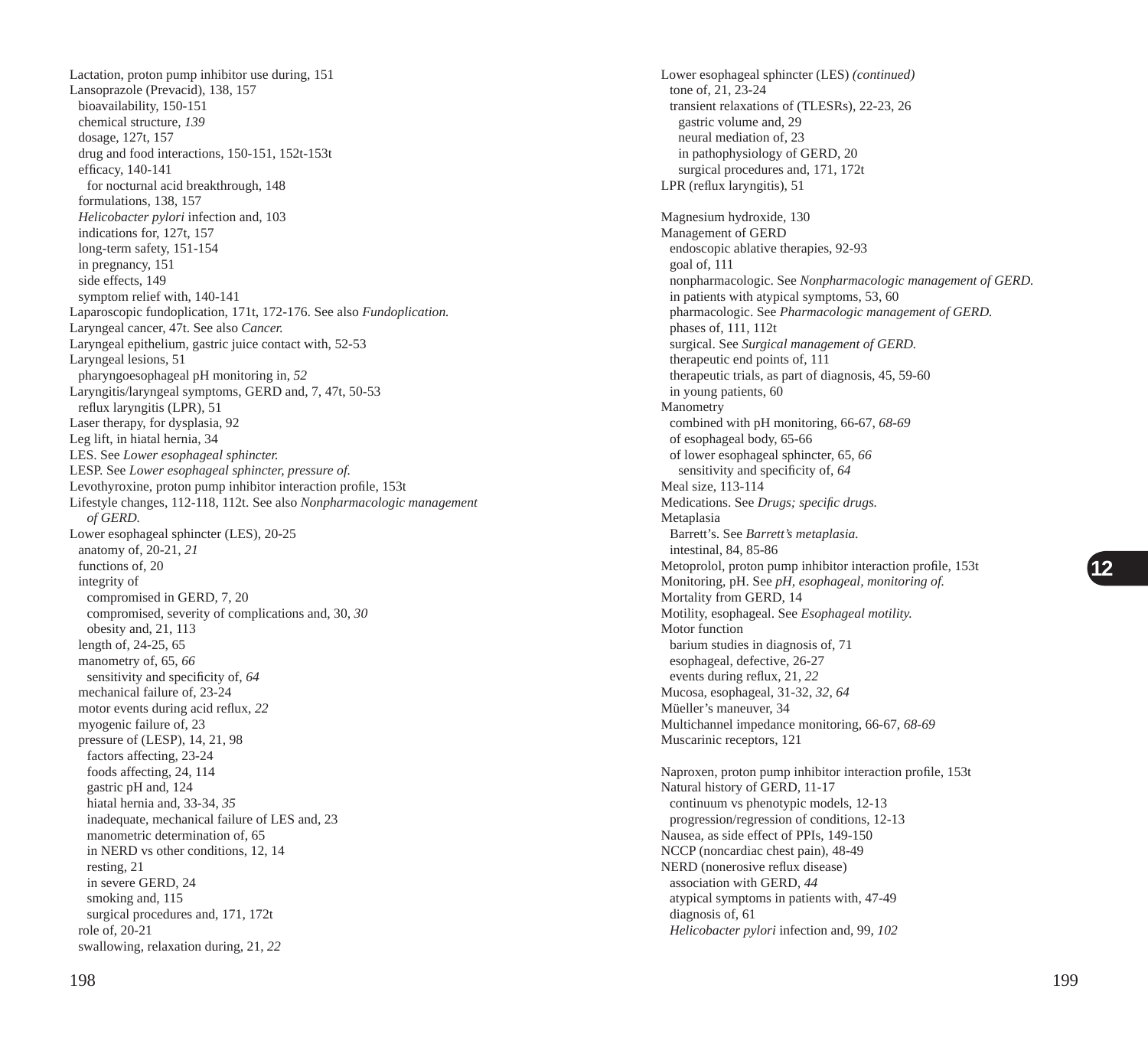NERD (nonerosive reflux disease) *(continued)*  LESP in, 14 as phenotypic group, 12-13 PPI therapy for, 137-138, *138*, 146 amount of symptom control with, 169 progression/regression of, 12, 13 surgical procedures for, 170t, 172-173 Nexium. See *Esomeprazole.* Nifedipine, proton pump inhibitor interaction profile, 153t Nissen fundoplication, 170-171, 171t, 172, 173-175 for reintervention, 176 Nizatidine (Axid), 131-134. See also *Histamine<sub>2</sub>-receptor antagonists*. chemical structure, *132* dosage, 126t efficacy, 143 indications for, 126t Nocturnal acid breakthrough, proton pump inhibitors and, 147-149 Nocturnal acid secretion, 124 H2-RA inhibition of, *<sup>132</sup>* Nocturnal reflux, 25, 147 in Barrett's metaplasia, 85, 147-148 esophageal clearance and, 25 H2-RA inhibitors and, *<sup>132</sup>*, <sup>147</sup> head of bed, elevation and, 117, *118 Helicobacter pylori* infection and, 99 otolaryngologic symptoms and, 52 proton pump inhibitor effectiveness for, 147-149 Noncardiac chest pain (NCCP), 48-49 Nonerosive reflux disease. See *NERD* (nonerosive reflux disease). Nonpharmacologic management of GERD, 111-120, 112t alcohol, 117 dietary restriction/modification, 113-115 drugs, ingestion and use considerations, 117-118 elevation of head of bed, 117, *118* posture/supine position, 112-113 smoking, 115-116 weight loss/obesity, 113 Nonsteroidal anti-inflammatory drugs (NSAIDs), 117-118 NSAIDs (nonsteroidal anti-inflammatory drugs), 117-118 Nutrient digestion/absorption, 155 Obesity, 113 esophageal adenocarcinoma risk and, 90

 GERD symptoms and, 113 increased intragastric pressure and, 21 low-carbohydrate diet, 115, *116* low-fat diet, 114 lower esophageal sphincter function and, 21, 113 Obstruction, esophageal, 63 Obstructive sleep apnea syndrome, 45 Odynophagia, 44 stricture and, 77 Omeprazole (Prilosec), 138-140, 157-158. See also *Omeprazole/sodium bicarbonate (Zegerid).* chemical structure, *139* comparison with other PPIs, 141-142, 144

Omeprazole (Prilosec) *(continued)* diagnostic trial of, 59 dosage, 127t, 157-158 drug and food interactions, 151, 152t-153t efficacy, 140-142 maintenance therapy, 144 for nocturnal acid breakthrough, 148-149 formulations, 138-140, 157-158 *Helicobacter pylori* infection and, 103-104 indications for, 127t, 157-158 long-term safety, 151, 154 in pregnancy, 151 side effects, 149, 150 Omeprazole/sodium bicarbonate (Zegerid), 140, 158. See also *Omeprazole (Prilosec).* dosage, 128t-129t, 158 indications for, 128t-129t, 158 for nocturnal acid breakthrough, 148-149 Oral contraceptives, proton pump inhibitor interaction with, 152t Oral epithelium, gastric juice contact with, 52 Orodental erosions, 45, 47t Otitis, 47t Otolaryngologic manifestations of GERD, 47t, 50-53. See also *Asthma.* diurnal fluctuation in, 52 Otolaryngologic symptoms, association with GERD, *44* Oxyntic glands, 121 Pantoprazole (Protonix), 140, 158-159 chemical structure, *139* comparison with other PPIs, 141-143, 144-145 dosage, 129t, 158-159 drug interaction profile, 152t-153t efficacy, 141-143 *Helicobacter pylori* infection and, 99-100, *100* maintenance therapy, 144-145 for nocturnal acid breakthrough, 149 on-demand treatment, 146-147 indications for, 129t, 158-159 intravenous, 159 in pregnancy, 151 side effects, 149-150 Paracrine cells and receptors, 121 Paraesophageal hernia, 34-35 Parietal cells, 121 action of antisecretory agents on, *136* activation/stimulation of, 121-124, *125*, 135 phases/initiators/paths/mediators, 123t, 124, *125* proton pump inhibitors and, 135-136 receptors on, 121, *125* Pathophysiology of GERD, 19-41 conditions relating to severity, 19 contributory factors, 20 esophageal clearance, 25-29 esophageal hypersensitivity, 25 esophageal tissue barrier, 31-32, *32-33*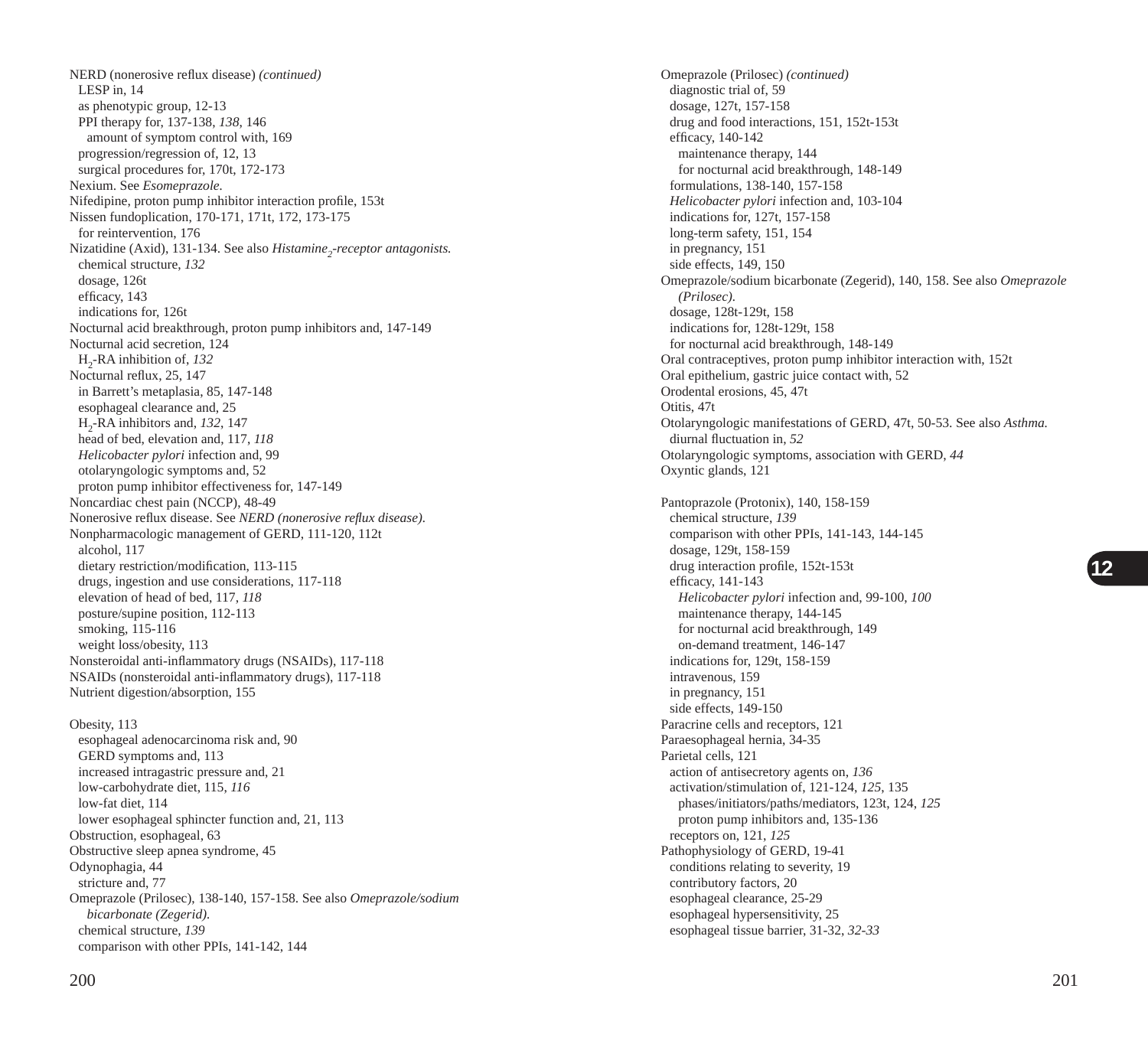Pathophysiology of GERD *(continued)* gastric hypersecretion, 31 gastric volume/distention, 29 gastroduodenal reflux, 29-31 hiatal hernia, 32-35, *35* intra-abdominal pressure, 29 lower esophageal sphincter relaxation/dysfunction in, 20-25 nocturnal reflux, 25 unaltered by acid reduction treatments, 14 Pepcid. See *Famotidine.* Peppermint, LESP reduction by, 24, 114 Pepsin, 29, 31, 121, 130 antacids and, 130 sucralfate binding of, 134 Pepsinogen, 121 Peptic cells, 121 Peptic strictures, 77, 111 Peptic ulcer disease, diagnosis of, 59-60 Peptides, 23, 121, 123t Peristalsis, 21, *22* acid clearance by, 21, *22*, 23, 26 alcohol and, 117 experimental abolishment of, 26 inadequate, dysphagia and, 45 manometric measurement of, 65-66 secondary waves, 27 pH esophageal bacterial overgrowth and, 63 in diagnosis with atypical symptoms, 45 maintenance after acid reflux, 23 monitoring of, *52*, 61-65 combined with manometry (impedance monitoring), 66-67, *68-69* false-negative results, 62-63 guidelines for, 61 sensitivity and specificity of,  $64$  variables measured, 62, 62t wireless device for, 63-65 salivation and, 25 gastric antacids and, 124, 130 drug absorption/bioavailability and, 150-151 proton pump inhibitors and, 135-136 *Helicobacter pylori* infection and, 97, 101 pharyngoesophageal, *52*, 61-66 salivary, 25 dental infection and, 62 Pharmacologic management of GERD, 14, 112t, 121-168. See also *specifi<sup>c</sup> agents. Helicobacter pylori*, acid suppression therapy and, 97-98, 99-101, *100*, 103-104 physiology of acid secretion/regulation, 121-125, 123t, *125* rationale for, 121 remission without, 11

Pharmacologic management of GERD *(continued)* specific agents, 126t-129t acid pump inhibitors. See *Proton pump inhibitors.* alginic acid, 131 antacids, 124, 130 comparison of effects of, 122t histamine<sub>2</sub>-receptor antagonists. See *Histamine<sub>2</sub>-receptor antagonists*. NSAIDs, 117-118 proton pump inhibitors. See *Proton pump inhibitors.* sites of action, *136* sucralfate, 134-135 symptom return after discontinuance of, 14 unsatisfactory symptom control with, surgical alternatives, 169, 170, 170t Pharyngeal epithelium, gastric juice contact with, 52-53 Pharyngitis, 47t Pharyngoesophageal pH, monitoring of, *52*, 61-66. See also *pH.* Phenazone (antipyrine), 152t Phenotypic model of GERD, 12-13 Phenprocoumon, proton pump inhibitor interaction profile, 153t Phenytoin proton pump inhibitor interaction profile, 153t stricture induced by, 82t Photodynamic therapy, 92 Phrenoesophageal ligament, *21*, 28 Piroxicam, proton pump inhibitor interaction profile, 153t Plication surgeries, 171t, 176-177 Pneumonia aspiration, 47t community-acquired, 154-155 Postprandial reflux, 7, 59 LES length and, 24-25 severity of, diet and, 113-114 Postprandial secretory response, 124 Posture acid regurgitation and, 26, 59 after meals, 112-113 heartburn and, 43 supine reflux, 24, 26, 112, 117 Potassium chloride, stricture induced by, 82t PPIs. See *Proton pump inhibitors.* Pregnancy heartburn in, 43 proton pump inhibitors in, 151 Prevacid. See *Lansoprazole.* Prevalence of esophagitis, 12 Prilosec. See *Omeprazole.* ProGERD study, 13 atypical symptoms in, 45-50 Prostaglandins gastric, 134 synthetic, site of action of, *136* Proton pump inhibitors (PPIs), 112t, 135-159. See also *specific agents*. action mechanisms, 124, 135-136, *136* for Barrett's metaplasia, 85, 93 chemical structures, *139*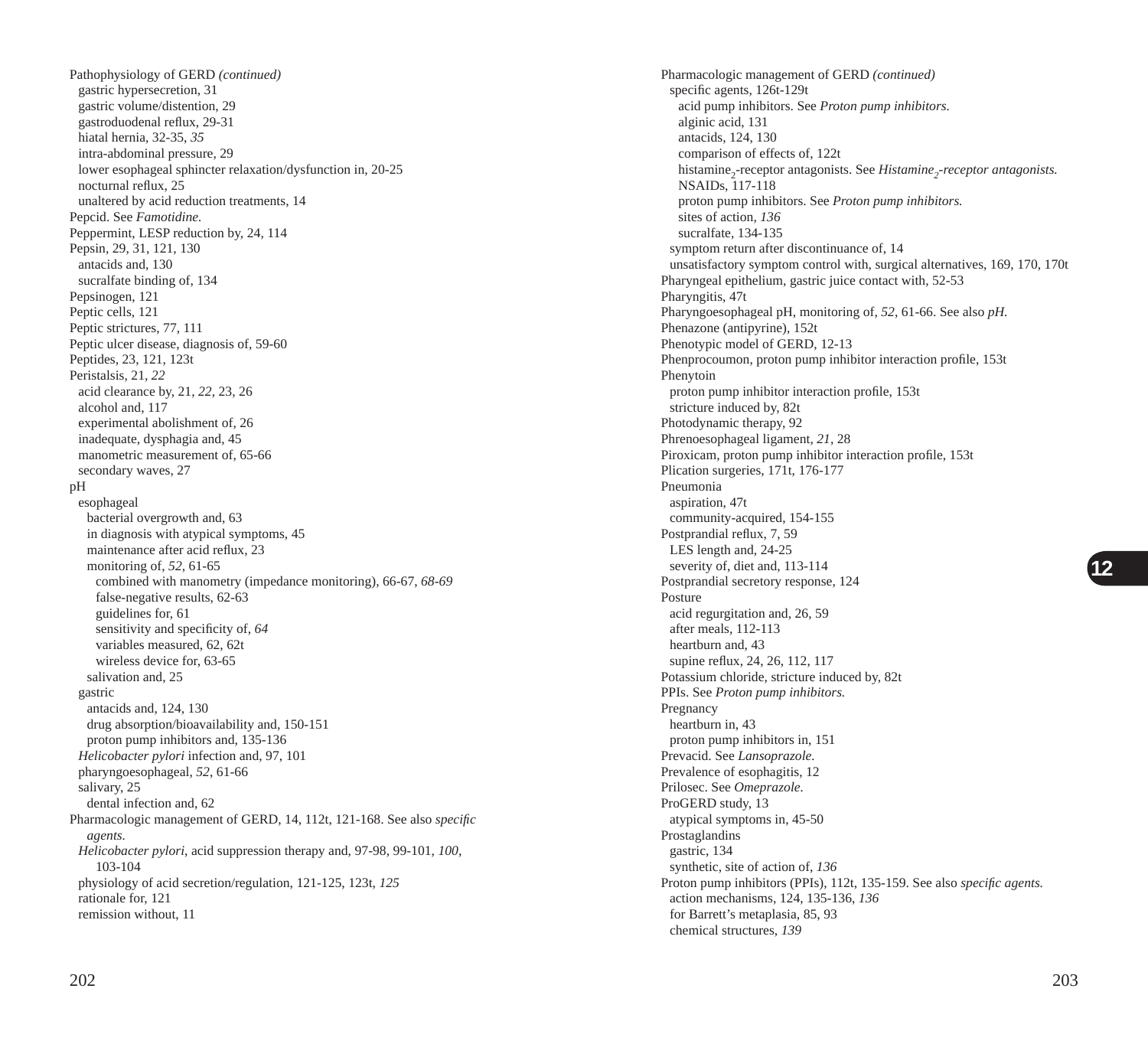Proton pump inhibitors (PPIs) *(continued)* comparisons among, 138-149 decrease in strictures correlated with use, 78, 79 diagnostic trial of, 45, 59-60 dosage, 127t-129t, 156-159 drug and food interactions, 122t, 150-151, 152t-153t effects of, compared with other agents, 122t effi cacy, 137-149, *138* compared with other agents, 122t, 133, 137, 144 comparison of PPIs, 138-149 *Helicobacter pylori* infection enhancement of, 97-98, 99-100, *100* maintenance therapy, 143-146 on-demand treatment, 146-147 as first-line therapy for GERD, 137 half-life, 136-137 indications for, 127t-129t, 156-159 long-term use *Helicobacter pylori* infection and atrophic gastritis risk in, 98, 103-104 long-term maintenance therapy, 145-146 safety of, 151-156 nocturnal acid breakthrough and, 147-149 pH monitoring and, 61, 67, *68-69* in pregnancy and lactation, 151 response rate in NERD vs EE, 12 safety, long-term, 151-156 tumor incidence with use in rats, 151-154 side effects, 149-150 site of action, *136* specific agents, 127t-129t unsatisfactory control with, surgical alternatives, 169, 170, 170t vs other agents, 122t yearly dollars spent on, 7 Protonix. See *Pantoprazole.* Protoporphyrin-based photodynamic therapy, 92 Pulmonary fibrosis, idiopathic, 53 Pulmonary symptoms associated with GERD, 47t Pyloric sphincter, incompetent, 29 Quality of life, 169, 170 Quinidine, stricture induced by, 83t

Rabeprazole (Aciphex), 140, 159 chemical structure, *139* comparison with other PPIs, 141-142, 144 dosage, 129t, 159 drug interaction profile, 152t-153t efficacy, 141-142 maintenance therapy, 144 long-term, 145-146 *Helicobacter pylori* infection and, 104 indications for, 129t, 159 long-term safety, 154 side effects, 149-150 symptom relief, 142 time of action, 141

Race, Barrett's metaplasia and, 81 Radiofrequency energy collagen denaturation (Stretta procedure), 171t, 176, 177 Radionuclide imaging, diagnostic, 62 Radiotherapy, reduced salivation and, 27 Ranitidine (Zantac), 131-134. See also *Histamine<sub>2</sub>-receptor antagonists*. chemical structure, *132* diagnostic trial of, 59 dosage, 126t, 131 efficacy, 134, 135 indications for, 126t Maximum Strength Zantac, 131 Reflux, gastroduodenal, 29-31 Reflux, gastroesophageal. See *Gastroesophageal reflux*. Reflux disease. See *ERD* (erosive reflux disease); Gastroesophageal reflux *disease* (*GERD*); *NERD* (*nonerosive reflux disease*). Reflux laryngitis (LPR), 51 Regurgitation of gastric acid, 43-44, 59 persistent, surgery and, 170t, 177 Remission, spontaneous, 11 ReQuest/ReQuest GI questionnaire, 143 Respiratory disorders, 47t, 48, 147 concomitant, 60 Risk factors for atrophic gastritis, 97-99, *102*, 103-104 for Barrett's esophagus, 89-90 for cancer, 80-81, 90 for esophageal adenocarcinoma, 90 Risk of fractures, proton pump inhibitors and, 155-156

## Salivation

 decreased, 27 in nocturnal reflux, 25 esophageal pH/acid clearance and, 25, 26 hypersalivation in response to acid, 27, *28* as symptom of GERD, 44 sleep/nocturnal reflux and, 25 *Salmonella* infection, 155 Salt intake, 114 Scintiscanning, *64* Scleroderma, barium X-ray of, *70* Serotonin, 121 Sex. See *Gender.*Sinusitis, 47t Sjögren's syndrome, 27 Sleep apnea, 45, 47t nocturnal acid breakthrough in, 147 disturbances as cause of complications, 147 due to GERD, 45 esophageal clearance and, 25, 27, 112 Smoking, 115-116 atypical symptoms associated with, 47-48 esophageal adenocarcinoma and, 90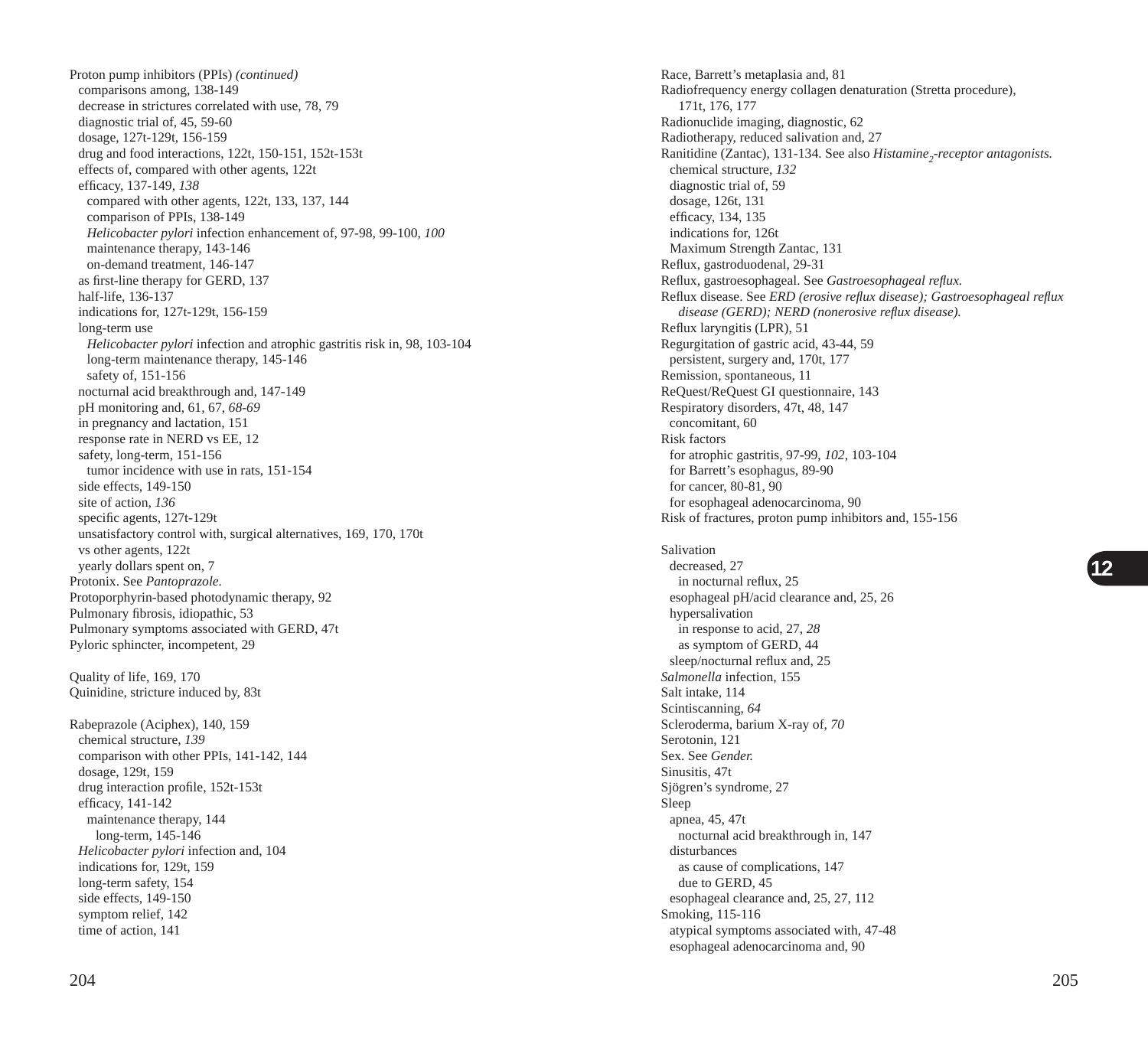Smoking *(continued)* GERD and, 112t, 115-116 salivation and, 27 Sodium bicarbonate, 130. See also *Omeprazole/sodium bicarbonate.* Somatostatin, 121 Spasm (bronchospasm), 50 Sphincter, lower esophageal. See *Lower esophageal sphincter (LES).* Spontaneous remission, 11 Squamous mucosa, reflux effects on, 32-33, 33 Stem cells, 81, 151 Stomach. See also *Gastric entries.* lower esophageal sphincter position in relation to, hernias and, 34 plication surgeries, 171t, 176-177 secretory anatomy of, 121-124, *125* Stretta procedure, 171t, 176, 177 Strictures, esophageal, 7, 77-79, *79* barium esophagoscopy of, *72* drug-induced, 77-78, *80*, 82t-83t endoscopy in diagnosis of, 69 exudate from, *78-79* incidence of, 78 length of, 77 NSAID-induced, 117 presenting complaints, 77 prevalence of, 12 recurrence after treatment, 78-79 treatment of, 78 Strictures, peptic, 77, 111 Sucralfate, 112t, 134-135 action mechanisms, 124, 134 adverse effects, 134-135 drug interactions, 122t effects of, 122t efficacy, 135 vs other agents, 122t Supine reflux, 24, 26, 112 alcohol and, 117 Surgical management of GERD, 112t, 169-182 candidate selection for, 169-170, 170t, 177-178 clinical perspective, 177-178 Collis gastroplasty, 171, 171t effectiveness of, 171, 172, 177 endoscopic therapies, 171t, 176-177 bulking injection methods Enteryx Procedure (Boston Scientific), 176-177 Gatekeeper Reflux Repair System (Medtronic), 176-177 plicating gastric folds EndoCinch (Bard), 171t, 176, 177 Endoscopic Suturing Device (Wilson-Cook Medical), 176 Full-Thickness Plicator (NDO Surgical), 171t, 176 radiofrequency energy collagen denaturation (Stretta procedure, Curon Medical), 171t, 176, 177 esophageal motility and, 175 fundoplication, 171t, 172-176 adverse events, 173-175 for Barrett's metaplasia, 93

Surgical management of GERD, fundoplication *(continued)* failure of, 175-176 laparoscopic vs open, 171, 171t, 172, 173-175 long-term outcomes, 172-175 Nissen 360-degree, 170-171, 171t, 172, 173-175 for paraesophageal hernia, 34-35 Toupet 270-degree, 170-171, 171t, 174, 175 indications for, 170t mechanisms of action of, 171, 172t for patients with atypical symptoms, 53 personnel and facilities for, 178 procedures in, 170-176, 171t role of, 169 stricture resolution after, 111 Suturing Device, Endoscopic, 176 Swallowing, lower esophageal sphincter relaxation during, 21 Symptomatic treatment of GERD, risks involved, 111 Symptoms of GERD, 7, 43-58, *44* acid regurgitation, 43-44, 59 atypical, 45-53, 47t from associated diseases, 43, *44* asthma, 49-50 chest pain, 48-49 cough, hoarseness, and laryngeal complaints, 50-53 secondary to acid reflux, 62 treatment and, 53 dysphagia, nonobstructive, 45, *46* extraesophageal, 45-53, 47t heartburn, 43 hypersalivation, 44 spontaneous remission of, 11 typical, 43 unsatisfactory pharmacologic control of, surgical alternatives, 169, 170, 170t Table salt intake, 114 Tacrolimus, proton pump inhibitor interaction profile, 153t

Tagamet. See *Cimetidine.* Tea, 115. See also *Theophylline.* Temperature sensitivity, 44 Tetracycline hydrochloride, stricture induced by, 82t Theophylline lower esophageal sphincter pressure and, 24 proton pump inhibitor interaction profile, 153t Therapeutic trials (of medications), as part of diagnosis, 45, 59-60 Therapy for GERD. See *Management of GERD; Nonpharmacologic management of GERD; Pharmacologic management of GERD; Surgical management of GERD.* Three-dimensional imaging of LES. See *Lower esophageal sphincter, manometry of.* Tissue barrier. See *Esophageal tissue barrier.* TLESRs (transient lower esophageal sphincter relaxations), 20, 22-23, 26 gastric volume and, 29 surgical procedures and, 171, 172t Tobacco. See *Smoking.* Toupet fundoplication, 170-171, 171t, 174, 175